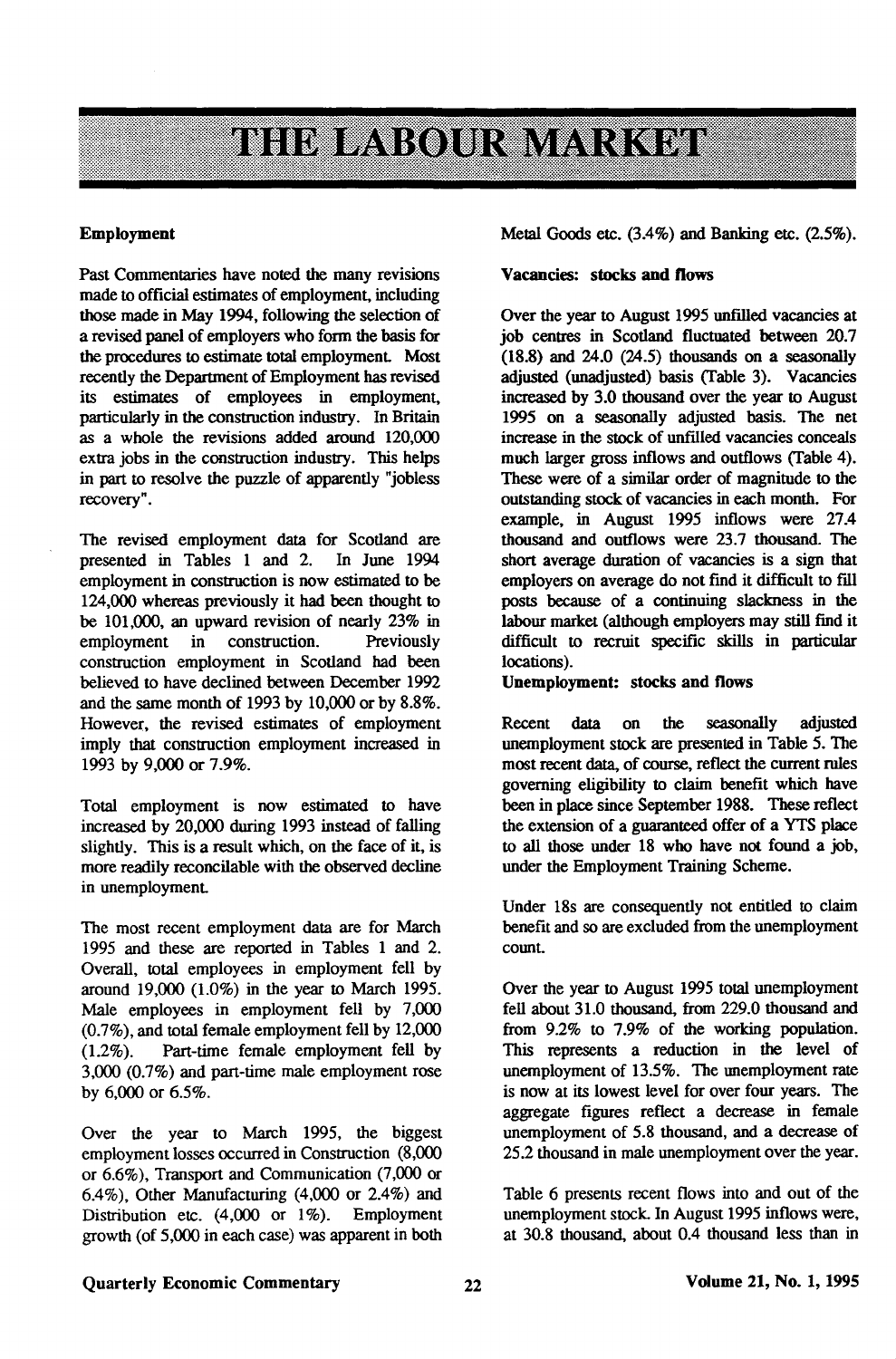the same month of 1994. Outflows were, at 31.3 thousand, 2.5 thousand less than in August 1994. If gross outflows were maintained at their August 1995 level unemployment stocks could turnover in less than 7 months.

The August 1995 Employment Gazette reports labour force projections for UK regions from 1994 to 2006. Alone among the standard UK regions Scotland is projected to experience a small decline in its labour force (of 0.2%) over the period. This reflects the combined effects of a 3.7% projected fall in the male and a 4.2% rise in the female labour force. In GB as a whole the aggregate labour force, in contrast, is projected to grow by 5.8% and, again concentrated among females (a 10.5% projected increase as compared to 2.2% for GB). These projected trends reflect differences in region's demographic structure, activity rates and in net migration patterns. Small increases in Scottish activity/participation rates of the scale observed in the recent past, could quite easily cause the outcome labour force to differ substantially from these projected levels, however. The outturn will also be very sensitive to induced migration flows.

## BUSINESS SURVEY EVIDENCE

Results from the Scottish Chambers' Business Survey (SCBS) for the second quarter 1995 indicated a general rise in the average level of pay increases, poorer than anticipated increases in total employment, a continuation of the shift towards more flexible patterns of employment, and recruitment levels remained at broadly the same level as in the first quarter.

The average level of pay increases rose in most sectors in the second quarter. Average pay increases in the second quarter of 1995 ranged from 3.3% in Finance to 3.7% in Manufacturing and Wholesale Distribution. In Manufacturing 32% increased pay by an average of 3.7%, once again higher than the rate for the previous quarter. This average increase is now higher than the average for 1994. n Construction the average pay increase rose to 3.4%, a rate above the average for 1994.

Average pay increases in the service sector increased in Wholesale Distribution, Retail Distribution and Tourism/Leisure, but eased slightly in Finance. A third of Wholesale Distribution respondents reported increasing pay by an average of 3.7%, again an increase over the average increase for 1994.46% of Retail Distribution firms reported an average increase of 3.4%, but this rate of increase remains below the average for 1994. The rate of increase in Tourism/Leisure remained unchanged at 3.5%, but eased slightly to 3.3% in Finance.

Rising trends in employment were reported in<br>Manufacturing, Wholesale Distribution and Manufacturing, Wholesale Distribution and Tourism/Leisure. However, the increase in Manufacturing employment concealed a fall in full time, but increases in the levels of temporary and subcontracting staffs. In both Wholesale Distribution and Tourism/Leisure the rising trends in 'flexible' staffs were stronger than those for full time staffs.

Downward trends in employment were reported by a net balance of Construction, Retail Distribution and Financial respondents.

In Manufacturing a rising trend in employment had been anticipated, the increase, a net of  $+1\%$  was less than anticipated, nevertheless, this increase is expected to continue through the third quarter.

In Construction the rising trend in employment, a feature of the previous six months, had been expected to continue, but this did not occur, and a net of 4% reported a fall, and this rate of decline is expected to steepen in the third quarter. However, the overall decline concealed an increase in the use of sub contracted staffs.

Against expectations, the upward trend in employment in Wholesale Distribution continued, and is expected to continue through the third quarter, although the increase was largely due to increased use of temporary staffs. In Retail Distribution the decline in employment continued, but the decline was less than anticipated at a net of -3.4%, and a further weakening in the decline is anticipated for the third quarter.

In Tourism/Leisure, as anticipated, the upward trend in total employment strengthened, but again this increase was predominately driven by increased use of part time and temporary staffs. The decline in employment in Finance concealed increases in the use of part time and temporary staffs.

Recruitment activity continued to remain at broadly the same levels as in the second quarter of 1994. In the production sector difficulties in recruiting suitable skilled and managerial staffs were again evident.

50% of Manufacturing respondents sought to recruit

# Quarterly Economic Commentary 23 23 Volume 21, No. 1, 1995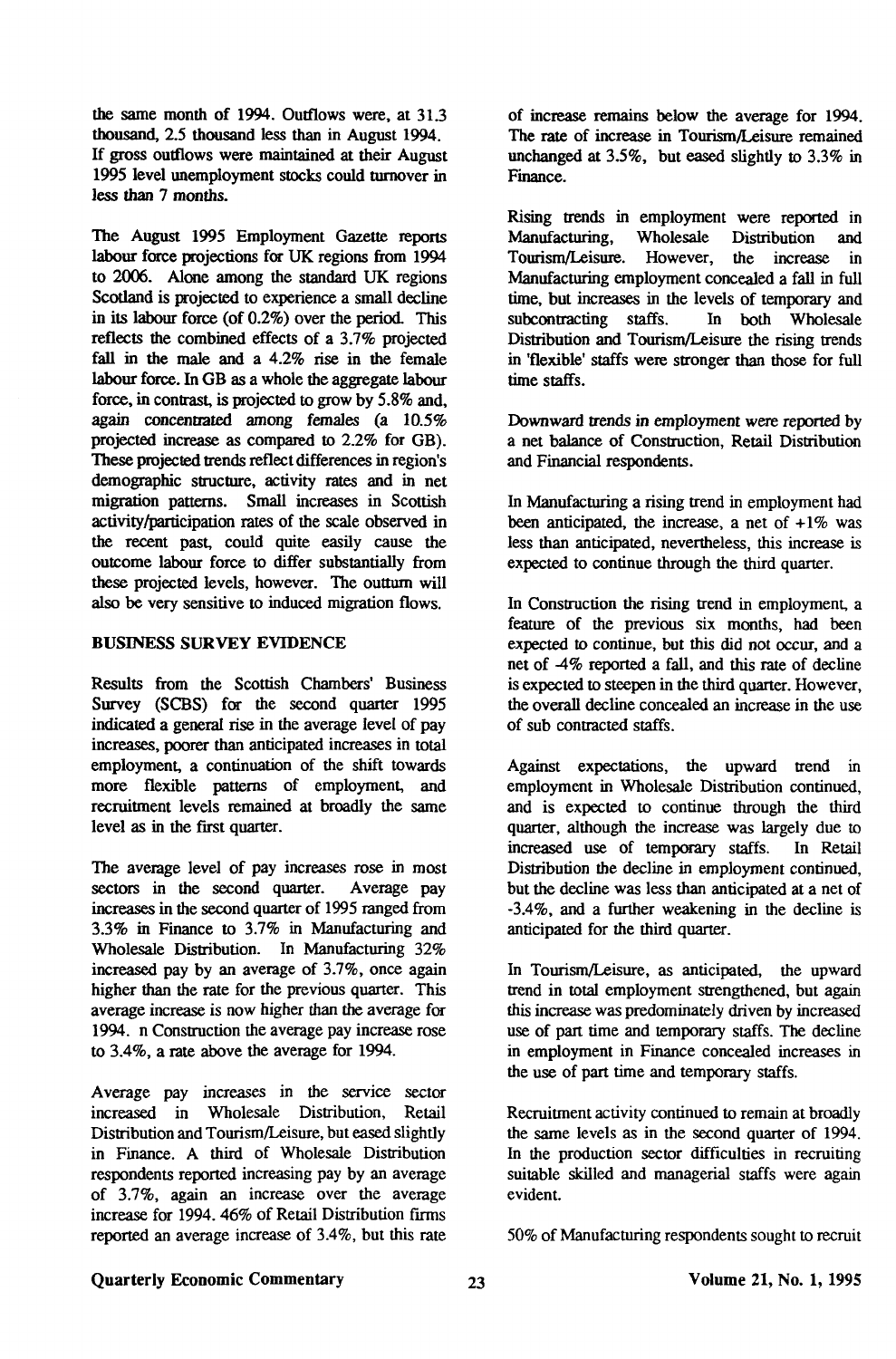staff and activity was most frequently directed towards the recruitment of skilled and other manual staffs. In Construction 47% sought to recruit a range of staff, but all of those recruiting staff reported problems in recruiting suitable skilled staffs, and to a lesser extent suitable technical and managerial employees.

In the service sector 45% of Wholesale Distribution and 46% of Retail Distribution respondents sought to recruit staff. In the Retail sector recruitment activity was most frequently directed towards the recruitment of part time and young workers, and problems in recruiting suitable staffs were evident in the recruitment of suitable part time staffs. In Tourism/Leisure 82% sought to recruit, most frequently part time staffs. Difficulties were reported in the recruitment of suitable skilled managerial and part time staffs.

Training activity tended to increase slightly in the second quarter in most sectors.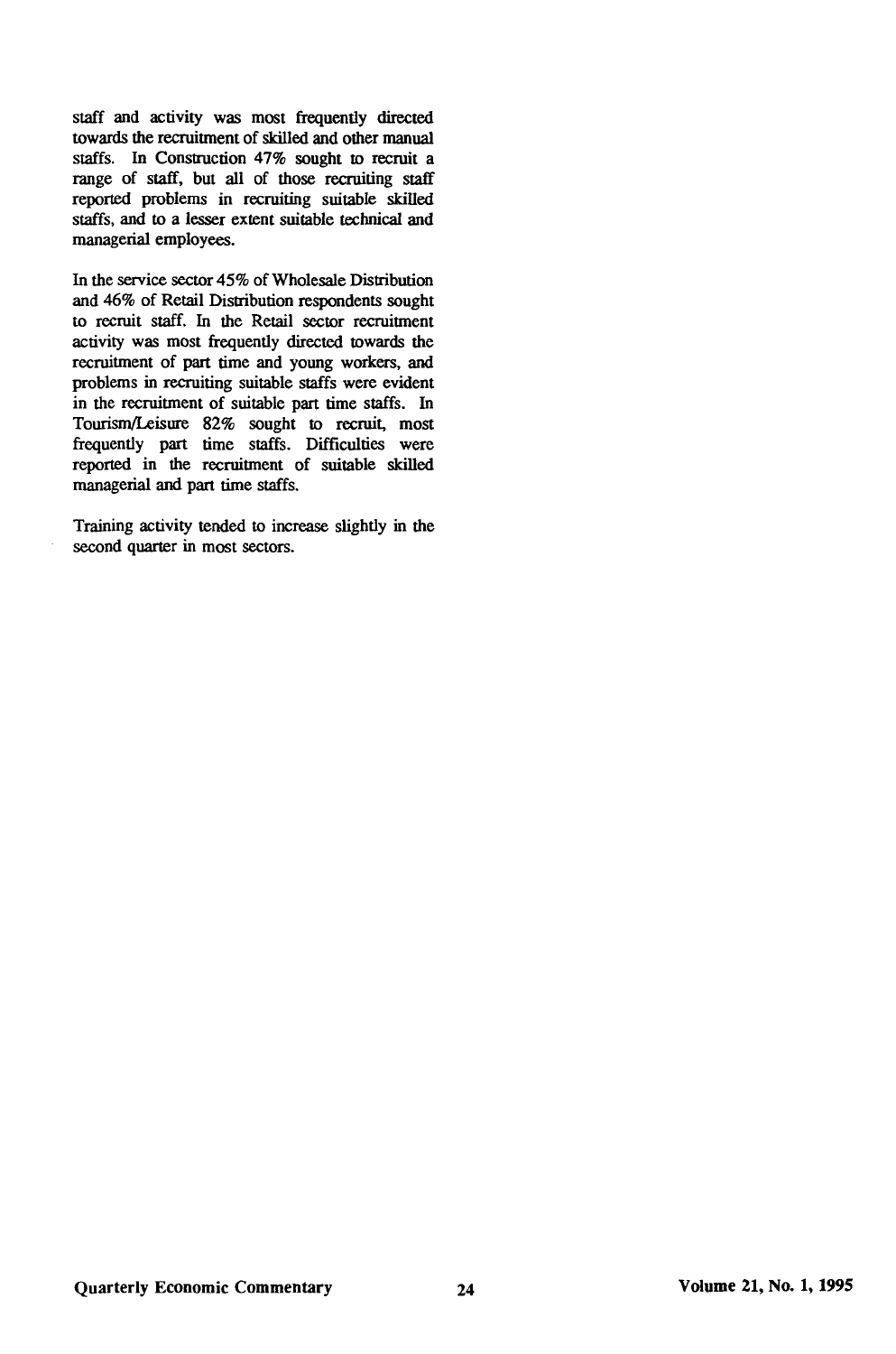|                                                      |                                                                                                                                                                      |                                                                                                                                                                                                                                                                                                                                                        |                                                                                                                     |                                                                                                                                                                                                                                                                            |                                                                                                                                                                                                                                                                              | TABLE 1 EMPLOYEES IN EMPLOYMENT IN SCOTLAND: INDUSTRY AGGREGATES ('000s)*<br>(Figures in square brackets reflect the 1989 and 1990 LFS. The latest estimates reflect the impact of the 1991 LFS.)                                                                                                                                                           |                                                                                                                                                                                                                                                                    |                                                                                                                                                                                                                                                                                |                                                                                                                                                                                                                                                                                    |                                                                                                                                                                                                                                                                                                                                                                          |
|------------------------------------------------------|----------------------------------------------------------------------------------------------------------------------------------------------------------------------|--------------------------------------------------------------------------------------------------------------------------------------------------------------------------------------------------------------------------------------------------------------------------------------------------------------------------------------------------------|---------------------------------------------------------------------------------------------------------------------|----------------------------------------------------------------------------------------------------------------------------------------------------------------------------------------------------------------------------------------------------------------------------|------------------------------------------------------------------------------------------------------------------------------------------------------------------------------------------------------------------------------------------------------------------------------|-------------------------------------------------------------------------------------------------------------------------------------------------------------------------------------------------------------------------------------------------------------------------------------------------------------------------------------------------------------|--------------------------------------------------------------------------------------------------------------------------------------------------------------------------------------------------------------------------------------------------------------------|--------------------------------------------------------------------------------------------------------------------------------------------------------------------------------------------------------------------------------------------------------------------------------|------------------------------------------------------------------------------------------------------------------------------------------------------------------------------------------------------------------------------------------------------------------------------------|--------------------------------------------------------------------------------------------------------------------------------------------------------------------------------------------------------------------------------------------------------------------------------------------------------------------------------------------------------------------------|
|                                                      |                                                                                                                                                                      | <b>MALE</b>                                                                                                                                                                                                                                                                                                                                            |                                                                                                                     |                                                                                                                                                                                                                                                                            | <b>FEMALE</b>                                                                                                                                                                                                                                                                | <b>TOTAL</b>                                                                                                                                                                                                                                                                                                                                                | Prod/Const                                                                                                                                                                                                                                                         | Production                                                                                                                                                                                                                                                                     | Manuf.                                                                                                                                                                                                                                                                             | Services                                                                                                                                                                                                                                                                                                                                                                 |
|                                                      | <b>SIC 1980</b>                                                                                                                                                      | All                                                                                                                                                                                                                                                                                                                                                    | of which<br>P/T                                                                                                     | All                                                                                                                                                                                                                                                                        | of which<br>P/T                                                                                                                                                                                                                                                              |                                                                                                                                                                                                                                                                                                                                                             | $1-5$                                                                                                                                                                                                                                                              | $1-4$                                                                                                                                                                                                                                                                          | $2-4$                                                                                                                                                                                                                                                                              | $6-9$                                                                                                                                                                                                                                                                                                                                                                    |
| 1979<br>1989<br>1990<br>1991<br>1992<br>1993<br>1994 | Jun<br>Mar<br>Jun<br>Sep<br>Dec<br>Mar<br>Jun<br>Sep<br>Dec<br>Mar<br>Jun<br>Sep<br>Dec<br>Mar<br>Jun<br>Sep<br>Dec<br>Mar<br>Jun<br>Sep<br>Dec<br>Mar<br>Jun<br>Sep | (1,205)<br>$(1,015)$ [1,016]<br>[1,018]<br>[1,034]<br>[1,033]<br>[1,027]<br>[1,031]<br>$[1,040]$ $(1,043)$<br>$[1,034]$ $(1,043)$<br>$[1,021]$ $(1,035)$<br>$[1,015]$ $(1,031)$<br>$[1,011]$ $(1,026)$<br>$(1,026)$ 1,037<br>$(1,020)$ 1,026<br>$(1,024)$ 1,023<br>$(1,008)$ 1,012<br>$(993)$ 993<br>988<br>1000<br>1009<br>1001<br>985<br>996<br>1006 | 106<br>103<br>(105) 85<br>(112) 87<br>$(123)$ 92<br>(119) 81<br>$(95)$ 90<br>85<br>91<br>92<br>95<br>93<br>96<br>99 | (897)<br>$(914)$ [924]<br>[941]<br>[934]<br>[939]<br>[930]<br>[942]<br>[943] (943)<br>[946] (949)<br>[936] (941)<br>[944] (953)<br>$[947]$ (954)<br>(952) 976<br>$(955)$ 980<br>$(956)$ 981<br>$(948)$ 980<br>$(971)$ 984<br>979<br>992<br>994<br>996<br>981<br>990<br>989 | (332)<br>$(387)$ [376]<br>[384]<br>[389]<br>[401]<br>[395]<br>[406]<br>$[406]$ (404)<br>[417] (416)<br>[412] (413)<br>[414] (417)<br>[418] (414)<br>$(416)$ 427<br>$(418)$ 429<br>$(419)$ 431<br>$(416)$ 432<br>$(436)$ 442<br>437<br>445<br>445<br>450<br>445<br>449<br>447 | (2,102)<br>$(1,929)$ [1,941]<br>[1,959]<br>[1,968]<br>[1,972]<br>[1,957]<br>[1,974]<br>$\{1,983\}$ (1,986)<br>$[1,980]$ $(1,992)$<br>$[1,956]$ $(1,978)$<br>$[1,959]$ $(1,984)$<br>$[1,958]$ $(1,984)$<br>$(1.978)$ 2.013<br>$(1.975)$ 2,005<br>$(1,979)$ 2,005<br>(1.956) 1.992<br>$(1,963)$ 1,976<br>1967<br>1991<br>2003<br>1996<br>1966<br>1987<br>1994 | (831)<br>$(587)$ [601]<br>[599]<br>[594]<br>[595]<br>[591]<br>[591]<br>$[597]$ (594)<br>[591] (589)<br>[573] (571)<br>[562] (561)<br>[560] (567)<br>(543) 560<br>(535) 551<br>(528) 544<br>(519) 543<br>(520) 529<br>534<br>531<br>536<br>532<br>520<br>528<br>531 | (676)<br>$(440)$ [476]<br>[474]<br>[460]<br>[461]<br>[457]<br>[458]<br>[465] (464)<br>[462] (462)<br>$[449]$ $(450)$<br>[443] (444)<br>[443] (444)<br>$(434)$ 435<br>$(430)$ 431<br>$(425)$ 425<br>$(418)$ 427<br>$(405)$ 416<br>414<br>417<br>414<br>410<br>399<br>403<br>400 | (604)<br>$(401)$ [418]<br>[416]<br>[402]<br>[402]<br>[397]<br>[398]<br>$[405]$ (405)<br>[401] (403)<br>$[388]$ (391)<br>$[383]$ $(385)$<br>$[383]$ (385)<br>$(376)$ 377<br>(373) 372<br>$(368)$ 368<br>$(361)$ 360<br>$(348)$ 359<br>358<br>364<br>362<br>360<br>349<br>354<br>352 | 1,224<br>$(1,314)$ [1,311]<br>[1, 331]<br>[1, 344]<br>[1, 349]<br>[1, 337]<br>[1, 353]<br>$[1,356]$ $(1,362)$<br>$[1,362]$ $(1,376)$<br>$[1,356]$ $(1,377)$<br>$[1,368]$ $(1,394)$<br>$[1,370]$ $(1,394)$<br>$(1,416)$ 1,425<br>$(1,411)$ 1,426<br>$(1,424)$ 1,434<br>$(1,410)$ 1,423<br>$(1, 418)$ 1,421<br>1,408<br>1,433<br>1,440<br>1,440<br>1,421<br>1,433<br>1,437 |
| 1995                                                 | Dec<br>Mar                                                                                                                                                           | 987<br>978                                                                                                                                                                                                                                                                                                                                             | 99<br>99                                                                                                            | 980<br>969                                                                                                                                                                                                                                                                 | 449<br>442                                                                                                                                                                                                                                                                   | 1967<br>1947                                                                                                                                                                                                                                                                                                                                                | 521<br>508                                                                                                                                                                                                                                                         | 401<br>395                                                                                                                                                                                                                                                                     | 354<br>348                                                                                                                                                                                                                                                                         | 1,421<br>1,414                                                                                                                                                                                                                                                                                                                                                           |

Source: Department of Employment Gazette

 $\pmb{\ast}$ Figures within [.] reflect estimates prior to the 1989 Census of Employment Figures within (.) reflect estimates prior to the 1991 Census of Employment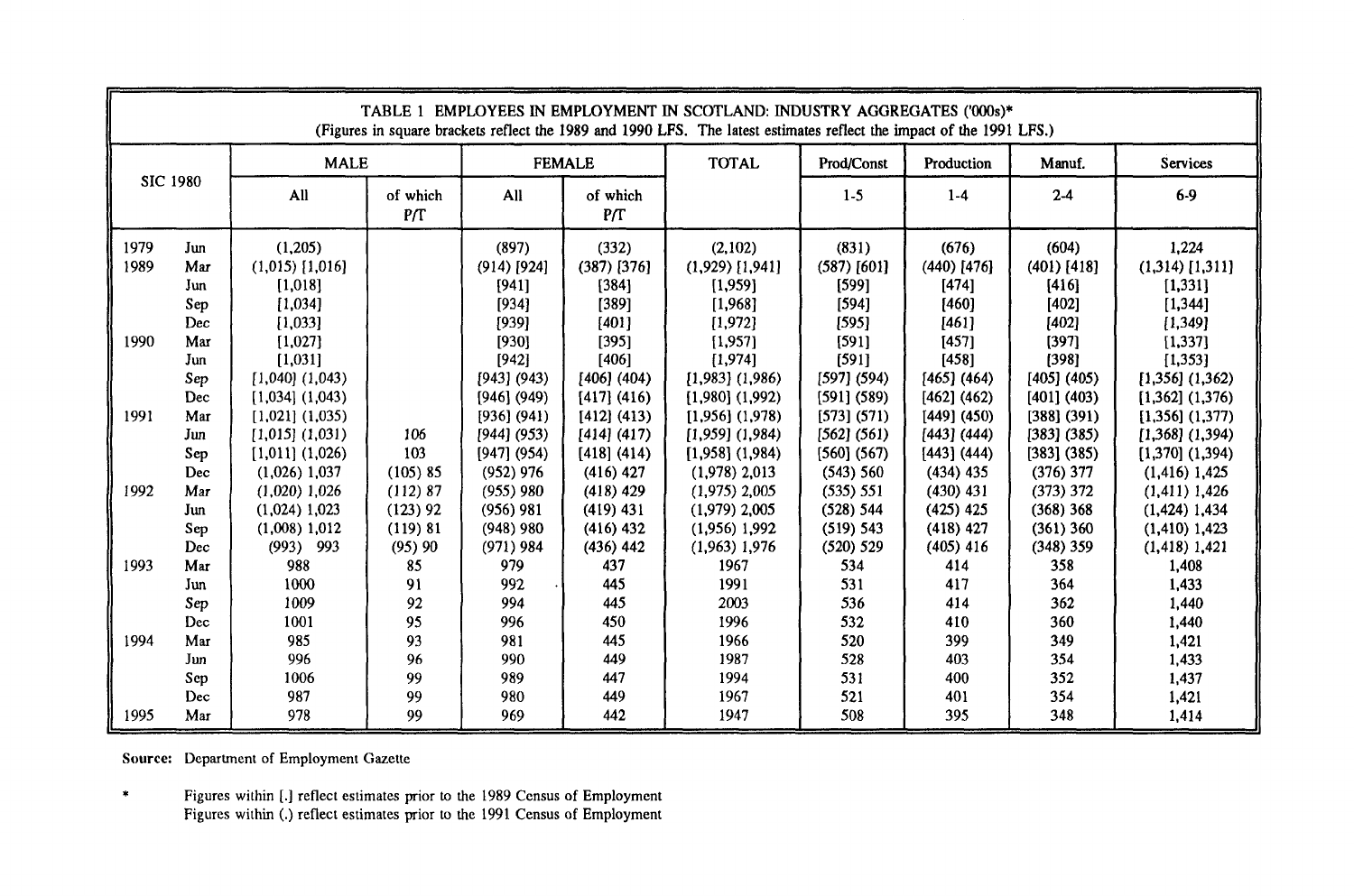|                |                           |                                                         |                                                                                                                                                                                                                                       | <b>AT</b>                    |                                    | BLE 2 EMPLOYMENT: SCOTLAND EMPLOYEES IN EMPLOYMENT (000's)* |                            |                                       |                                                                                                                        |                                                                                  |                                                          |
|----------------|---------------------------|---------------------------------------------------------|---------------------------------------------------------------------------------------------------------------------------------------------------------------------------------------------------------------------------------------|------------------------------|------------------------------------|-------------------------------------------------------------|----------------------------|---------------------------------------|------------------------------------------------------------------------------------------------------------------------|----------------------------------------------------------------------------------|----------------------------------------------------------|
| SIC 1980       |                           | Agric./<br>forestry/<br>fishing                         | Energy<br>& Water                                                                                                                                                                                                                     | chemicals<br>Man. &<br>Metal | goods, Eng.<br>& vehicles<br>Metal | Other Man.                                                  | Const.                     | Distribution<br>Hotels &<br>Catering: | l'sport &<br>Comm.                                                                                                     | insurance &<br>Banking,<br>finance                                               | health & other<br>Education,<br>services                 |
|                |                           | $\circ$                                                 |                                                                                                                                                                                                                                       | 2                            | 3                                  | ෑ                                                           | S                          | repairs<br>$\bullet$                  | r                                                                                                                      | $\infty$                                                                         | 91-92                                                    |
| 1979           |                           | ະ <u>ລັດສະລັດສິດ ສະສະ</u><br>ຂໍ້ <u>ຕິດສະລັດສິດສະສະ</u> |                                                                                                                                                                                                                                       | 23                           | 258                                | 265                                                         | 155                        |                                       | 135                                                                                                                    | 123                                                                              |                                                          |
|                |                           |                                                         |                                                                                                                                                                                                                                       |                              | $\frac{66}{1}$                     | [202]                                                       |                            |                                       |                                                                                                                        | [174]                                                                            |                                                          |
|                | ESPEESPEESPEESPEESPEESPEE |                                                         | <u>ដន្ត ទី ក្នុង ក្នុង ក្នុង ក្នុង ក្នុង ក្នុង ក្នុង ក្នុង ក្នុង ក្នុង ក្នុង ក្នុង ក្នុង ក្នុង ក្នុង ក្នុង ក្នុង</u><br>ក្នុង ក្នុង ក្នុង ក្នុង ក្នុង ក្នុង ក្នុង ក្នុង ក្នុង ក្នុង ក្នុង ក្នុង ក្នុង ក្នុង ក្នុង ក្នុង ក្នុង ក្នុង ក | <u> 도</u> 물 호                | 168<br>169<br>168                  | $\begin{bmatrix} 207 \ 206 \end{bmatrix}$                   |                            | <b>ESSERE</b><br>ESSERE               | gggen<br>EEEEE                                                                                                         | EEEE                                                                             | 539<br>1639<br>1630<br>1630                              |
| 1990           |                           |                                                         |                                                                                                                                                                                                                                       |                              |                                    | [203]                                                       |                            |                                       |                                                                                                                        |                                                                                  |                                                          |
|                |                           |                                                         |                                                                                                                                                                                                                                       | $[47]$                       | [170]                              | [207]                                                       |                            |                                       |                                                                                                                        |                                                                                  |                                                          |
|                |                           |                                                         |                                                                                                                                                                                                                                       | [47] 43                      | 172] (167)                         | 212] (195                                                   | 120] (130)                 | 392] (416)                            | $[15]$ $(113)$                                                                                                         | 182] (195)                                                                       | [685] (639]                                              |
|                |                           |                                                         |                                                                                                                                                                                                                                       | $[44]$ 41                    | 169] (164)                         | 189] (197                                                   | 129] (127                  | $(412)$ $(417)$                       | 108] (112)                                                                                                             | 184] (196)                                                                       | [657] (652)<br>[657] (654)                               |
| $\overline{8}$ |                           |                                                         |                                                                                                                                                                                                                                       | $[43]$ 39                    | 165] (158)                         | 181] (193)                                                  | [123] (121)<br>[120] (117) | [404] (410)<br>[408] (415)            | $\begin{array}{ c } \hline \text{[106] (110)} \hline \text{[107] (111)} \hline \end{array}$                            | [189] (205)<br>[187] (205)<br>[187] (203)<br>[187] 209<br>(217) 209<br>(223) 211 |                                                          |
|                |                           |                                                         |                                                                                                                                                                                                                                       | [42] 38                      | 161] (153                          | 180] (194                                                   |                            |                                       |                                                                                                                        |                                                                                  | $[665]$ $(662)$                                          |
|                |                           |                                                         |                                                                                                                                                                                                                                       | [42] 38                      | 161] (153)                         | 180] (194)                                                  | 116] (114)                 | 408] (415)                            | $\begin{array}{l} 1081 \ (112) \\ (111) \ 115 \\ (110) \ 115 \\ (109) \ 113 \\ (107) \ 119 \\ (107) \ 110 \end{array}$ |                                                                                  | [673] (664)                                              |
|                |                           |                                                         |                                                                                                                                                                                                                                       | ₹                            | (153) 163                          | (184) 173                                                   | (109) 125                  | (418)416                              |                                                                                                                        |                                                                                  | $(664)$ 693                                              |
| 1992           |                           |                                                         |                                                                                                                                                                                                                                       | ş                            | (153) 160                          | (183) 172                                                   | (105) 121                  | (411)409                              |                                                                                                                        |                                                                                  | $(673) 694$<br>$(672) 694$<br>$(667) 693$<br>$(682) 693$ |
|                |                           |                                                         |                                                                                                                                                                                                                                       | 39                           | (147) 154                          | (185) 174                                                   | (103) 119                  | (419)416                              |                                                                                                                        |                                                                                  |                                                          |
|                |                           |                                                         |                                                                                                                                                                                                                                       | 58                           | (143) 155                          | $182$ ) $176$                                               | 101) 118                   | (416) 414                             |                                                                                                                        | $(220)$ $205$                                                                    |                                                          |
|                |                           |                                                         |                                                                                                                                                                                                                                       |                              | $(147)$ 153                        | (165) 171                                                   | $(115)$ $113$              | (417) 418                             | (111) 110                                                                                                              | $(208)$ 198                                                                      |                                                          |
| 1993           |                           |                                                         |                                                                                                                                                                                                                                       | 36                           | 150                                |                                                             | 118                        | 403                                   | $\frac{8}{110}$                                                                                                        | 198                                                                              | 699                                                      |
|                |                           |                                                         |                                                                                                                                                                                                                                       |                              | 154                                | 175                                                         | $\frac{14}{11}$            | 413                                   |                                                                                                                        | 205                                                                              | ŘЯ                                                       |
|                |                           |                                                         |                                                                                                                                                                                                                                       | 55585558                     |                                    | I75<br>172                                                  | 123                        | 2158                                  | $\mathbf{g}$                                                                                                           | ន្តន្តន                                                                          | <b>SSSSSS</b>                                            |
|                |                           |                                                         |                                                                                                                                                                                                                                       |                              | 152                                |                                                             | $\frac{23}{21}$            |                                       | $\mathbf{S}$                                                                                                           |                                                                                  |                                                          |
| 1994           |                           |                                                         |                                                                                                                                                                                                                                       |                              | 148                                | 166                                                         |                            |                                       | $\overline{110}$                                                                                                       |                                                                                  |                                                          |
|                |                           |                                                         |                                                                                                                                                                                                                                       |                              | <u>is</u>                          | 166                                                         | 124                        | 416                                   | $\overline{5}$                                                                                                         | $\mathbb{R}^2$                                                                   |                                                          |
|                |                           |                                                         |                                                                                                                                                                                                                                       |                              |                                    | 168                                                         | $\overline{131}$           | 417                                   | $\frac{8}{2}$                                                                                                          | 205                                                                              |                                                          |
|                |                           |                                                         |                                                                                                                                                                                                                                       |                              | ន្ទនន                              | 168                                                         | $\frac{2}{11}$             | $rac{12}{402}$                        | $\tilde{5}$                                                                                                            | ន្តន                                                                             |                                                          |
| 1995           |                           |                                                         |                                                                                                                                                                                                                                       |                              |                                    |                                                             | $\overline{13}$            |                                       | 103                                                                                                                    |                                                                                  | $\approx$                                                |

 $\ddot{\phantom{a}}$ 

Source: Department of Employment Gazette

See notes to Table 1

 $\ddot{\phantom{1}}$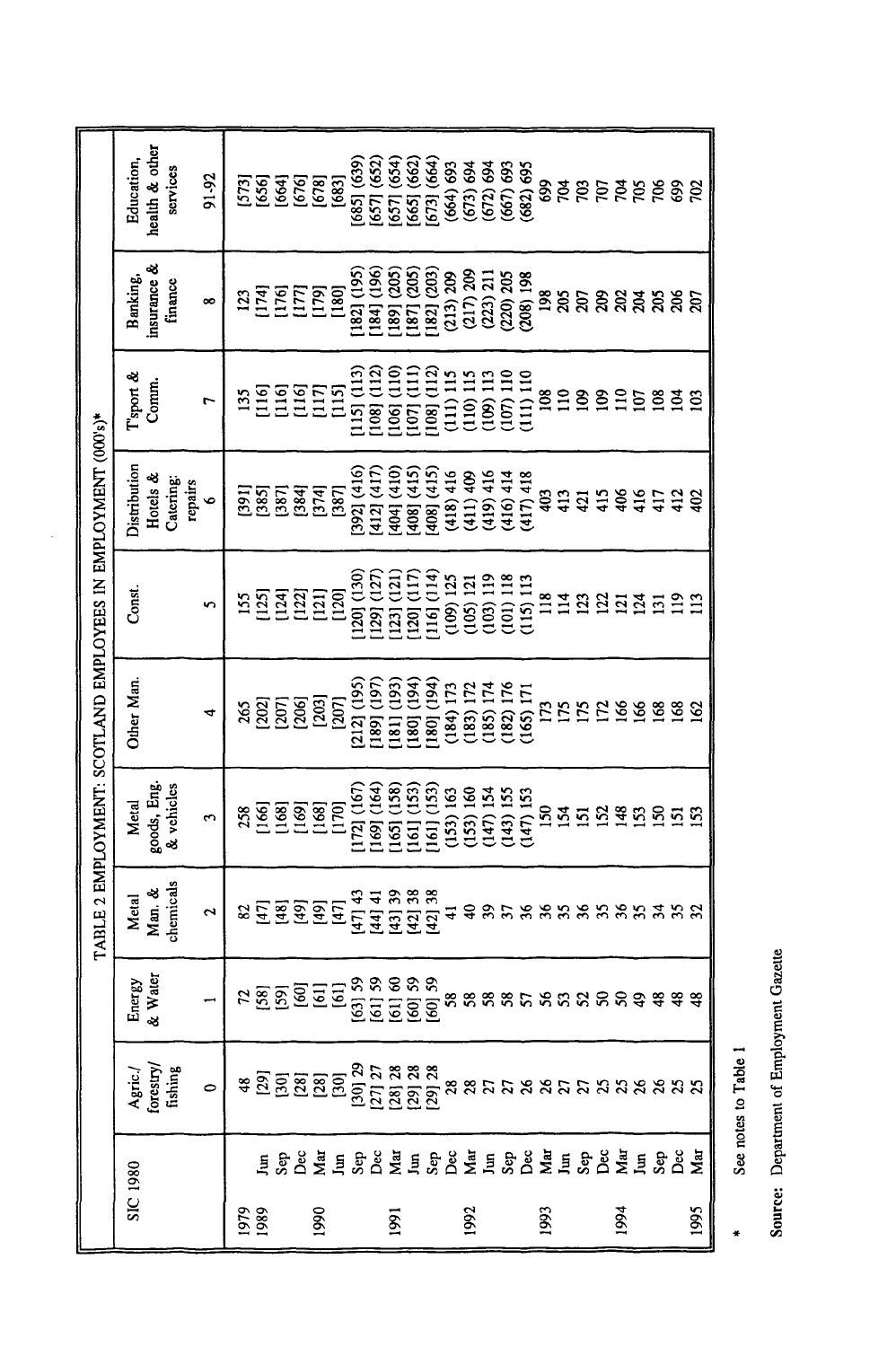|            |              |                                | TABLE 3 UNFILLED VACANCIES AT JOBCENTRES - SCOTLAND ('000s) |                     |                              |
|------------|--------------|--------------------------------|-------------------------------------------------------------|---------------------|------------------------------|
|            |              | Seasonally adjusted            |                                                             |                     | Vacancies at Careers Offices |
|            | Number       | Change since<br>previous month | Aver.change<br>over 3 months<br>ending                      | Unadjusted<br>Total | Unadjusted                   |
| 1992 Jan   | 17.8         | 0.3                            | 0.3                                                         | 14.4                | 0.5                          |
| Feb        | 18.6         | 0.8                            | 0.4                                                         | 15.8                | 0.4                          |
| Mar        | 18.5         | $-0.1$                         | 0.6                                                         | 16.9                | 0.6                          |
| Apr        | 19.5         | 1.0                            | 0.6                                                         | 20.1                | 0.5                          |
| May        | 19.7         | 0.2                            | 0.4                                                         | 20.7                | 0.6                          |
| Jun        | 19.2         | $-0.5$                         | 0.2                                                         | 20.9                | 0.7                          |
| Jul        | 18.8         | $-0.7$                         | $-0.2$                                                      | 19.1                | 0.7                          |
| Aug        | 18.7         | $-0.1$                         | $-0.4$                                                      | 18.7                | 0.5                          |
| Sep        | 18.3         | $-0.4$                         | $-0.4$                                                      | 20.0                | 0.5                          |
| Oct        | 18.7         | 0.4                            | 0.0                                                         | 21.0                | 0.6                          |
| Nov        | 19.9         | 1.2                            | 0.4                                                         | 20.7                | 0.5                          |
| Dec        | 19.8         | $-0.1$                         | 0.5                                                         | 18.0                | 0.4                          |
| 1993 Jan   | 19.5         | $-0.3$                         | 0.3                                                         | 15.9                | 0.3                          |
| Feb        | 19.5         | 0.0                            | $-0.1$                                                      | 17.2                | 0.3                          |
| Mar        | 19.5         | 0.0                            | $-0.1$                                                      | 18.5                | 0.5                          |
| Apr        | 18.1         | $-1.3$                         | $-0.4$                                                      | 18.9                | 0.5                          |
| May        | 17.9         | $-0.2$                         | $-0.5$                                                      | 19.0                | 0.5                          |
| Jun        | 17.5         | $-0.4$                         | $-0.6$                                                      | 19.0                | 0.6                          |
| Jul        | 18.1         | 0.6                            | 0.0                                                         | 18.2                | 0.6                          |
| Aug        | 18.5         | 0.4                            | 0.2                                                         | 18.4                | 0.6                          |
| Sep        | 18.3         | $-0.2$                         | 0.3                                                         | 19.9                | 0.6                          |
| Oct        | 18.0         | $-0.3$                         | 0.0                                                         | 20.1                | 0.5                          |
| Nov        | 18.8         | 0.8                            | 0.1                                                         | 19.7                | 0.4                          |
| Dec        | 18.9         | 0.1<br>0.3                     | 0.2                                                         | 17.6                | 0.4                          |
| 1994 Jan   | 19.2<br>18.4 | $-0.8$                         | 0.4                                                         | 15.8                | 0.5<br>0.4                   |
| Feb        | 18.3         | $-0.1$                         | $-0.1$<br>$-0.2$                                            | 16.3<br>17.5        | 0.5                          |
| Mar        | 18.5         | 0.0                            | $-0.1$                                                      | 19.1                | 0.6                          |
| Apr<br>May | 19.4         | 0.9                            | 0.3                                                         | 20.5                | 0.6                          |
| Jun        | 20.0         | 0.6                            | 0.5                                                         | 21.5                | 0.6                          |
| Jul        | 20.2         | 0.2                            | 0.6                                                         | 20.2                | 0.6                          |
| Aug        | 21.0         | 0.8                            | 0.5                                                         | 20.9                | 0.6                          |
| Sep        | 21.3         | 0.3                            | 0.4                                                         | 22.7                | 0.6                          |
| Oct        | 21.0         | $-0.3$                         | 0.3                                                         | 22.9                | 0.7                          |
| Nov        | 20.7         | $-0.3$                         | $-0.1$                                                      | 21.7                | 0.7                          |
| Dec        | 21.4         | 0.7                            | 0.0                                                         | 20.2                | 0.6                          |
| 1995 Jan   | 21.8         | 0.4                            | 0.3                                                         | 18.8                | 0.6                          |
| Feb        | 21.6         | $-0.2$                         | 0.3                                                         | 19.4                | 0.6                          |
| Mar        | 22.4         | 0.8                            | 0.3                                                         | 23.3                | 0.6                          |
| Apr        | 22.8         | 0.4                            | 0.3                                                         | 23.3                | 0.6                          |
| May        | 22.5         | $-0.3$                         | 0.3                                                         | 23.5                | 0.5                          |
| Jun        | 23.1         | 0.6                            | 0.2                                                         | 24.5                | 0.7                          |
| Jul        | 23.7         | 0.6                            | 0.3                                                         | 23.7                | 0.8                          |
| Aug        | 24.0         | 0.3                            | 0.5                                                         | 24.2                | 0.7                          |

Source: Department of Employment Press Notice

Note: Figures from October reflect the revised basis of seasonal adjustment from November 1992

Quarterly Economic Commentary 27 Volume 20, No.4, 1995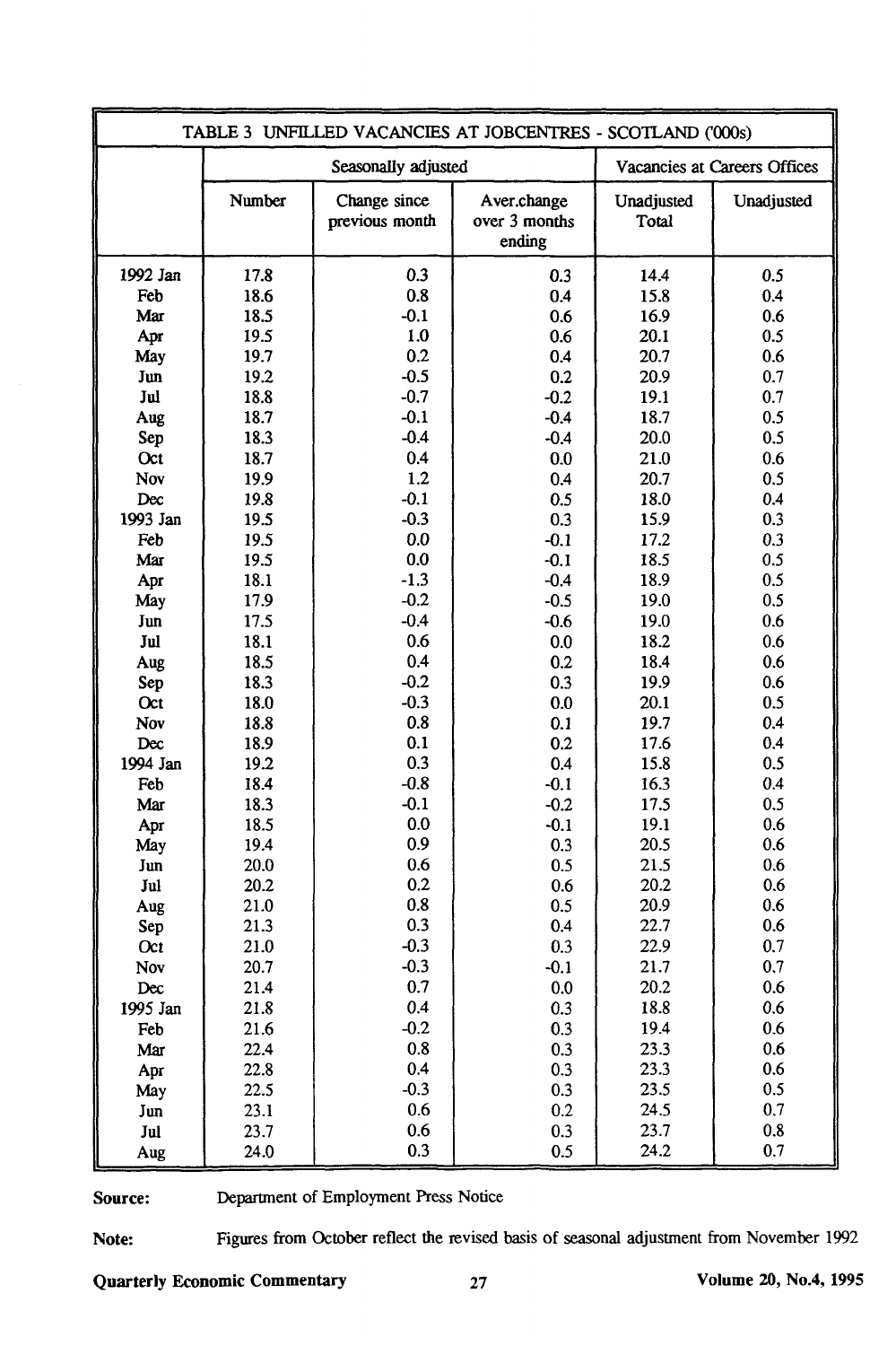Volume 20, No.4, 1995

Quarterly Economic Commentary

Source:<br>Note: Department of Employment<br>Figures from October reflect the revised basis of seasonal adjustment from November 1992

|                   |                     | TABLE 4: VACANCY FLOWS AT JOBCENTRES, STANDARDISES, SEASONALLY ADUSTED- | SCOTLAND            |                                     |                                             |                                     |
|-------------------|---------------------|-------------------------------------------------------------------------|---------------------|-------------------------------------|---------------------------------------------|-------------------------------------|
|                   |                     | In-flow                                                                 |                     | Out-flow                            |                                             | 000s of which: Placings             |
| Date              | Level               | months ended<br>change 3<br>Average                                     | Level               | months ended<br>change 3<br>Average | Level                                       | months ended<br>change 3<br>Average |
| 1992 Jan          | 20.3                | خ<br>6                                                                  | 20.7                | ج<br>ت                              | 17.4                                        | 55                                  |
| Feb               | 20.3<br>21.7        | $\tilde{C}$                                                             | 661                 | 5.                                  | 16.3                                        | $\overline{c}$                      |
| щаг               |                     | $\overline{c}$                                                          | 21.9                | 0.4                                 | 18.3                                        | <u>င</u> ္ပ                         |
| Apr               | 21.4                | 6.4                                                                     | 21.2                | 0.2                                 | 17.7                                        | $\tilde{c}$                         |
| Kay<br>ίщ         | 22.1<br>21.4        | $\tilde{c}$<br>$\overline{c}$                                           | 22.4<br>21.3        | $\overline{c}$<br>ິດ                | 18.3<br>17.8                                | $\overline{0.0}$<br>ິດ<br>ທີ        |
| Ĕ                 | 20.1                | $\mathcal{L}$                                                           | 20.6                | 22                                  | 16.7                                        | خ<br>تا                             |
| $\sin \gamma$     | 20.7                | ج<br>ج                                                                  | 20.4                | 9.4                                 | <b>16.6</b>                                 | ⊅.4                                 |
| Sep               | 21.6                | $\frac{1}{2}$                                                           | 21.6                | <b>P.2</b>                          | 17.9                                        | $\overline{c}$                      |
| $\delta$          | 21.5                | 0.4                                                                     | 20.2                | -0.2                                | 691                                         | $\overline{C}$                      |
| XOV<br>Dec        | 22.4<br>21.6        | $\tilde{\bm{c}}$                                                        | 22.0<br>20.7        | $\overline{C}$                      | 16.9                                        | $\overline{0}$                      |
| <b>T933</b> Jan   | 22.1                | $\overline{c}$<br>εs                                                    | 22.8                | 60<br>$\overline{C}$                | $\begin{array}{c} 18.7 \\ 18.8 \end{array}$ | $\mathbf{C}$<br>$\mathcal{L}$       |
| Feb               | 21.9                | $\overline{C}$                                                          |                     | 0.4                                 | <b>0.81</b>                                 | $\tilde{c}$                         |
| Nar               | 22.6                | $\tilde{c}$                                                             |                     | $\overline{c}$                      |                                             | င္ပ                                 |
| Yay<br>Apr        | 21.5<br>21.5        | έ¢<br>9.2                                                               | 21.9<br>22.44       | $\overline{C}$<br>0.2               | $18.1$<br>$18.3$                            | $\overline{5}$<br>$\mathbf{C}$      |
| Ξ                 | 22.0                | 22                                                                      | 22.2                | $\overline{5}$                      | 581                                         | $\tilde{c}$                         |
| E                 | 22.1                | $\overline{c}$                                                          | 21.4                | خ<br>ب                              | 0.81                                        | $\sigma$                            |
| Sep<br>gny        | 21.7<br>22.3        | $\overline{10}$<br>$\tilde{c}$                                          | 21.2                | ჭ<br>ი<br>$\overline{00}$           | 0'61<br><b>0.81</b>                         | $\overline{5}$<br>$\overline{c}$    |
| $\infty$          | 22.8                | 0.2                                                                     | 22.3                | 0.4                                 | <b>19.2</b>                                 | 64                                  |
| XOV               | 24.6                | $\overline{C}$                                                          | 23.9                | $60^{\circ}$                        | 20.4                                        | $\overline{\mathbf{8}}$             |
| ngy tan<br>bec    | 23.1<br>23.5        | <u>P</u><br>0.4                                                         | 22.8<br>23.2        | 0.2                                 | 20.0<br>19.5                                | 53                                  |
| Feb               | 22.6                | ς,                                                                      | 23.5                | م.<br>-<br>$\overline{c}$           | 20.5                                        | $\delta$<br>ς3                      |
| даг               | 21.9                | င်္                                                                     |                     | 22                                  | 19.4                                        | $\tilde{\mathrm{o}}$                |
| Apr               | 23.1                | 0.0                                                                     | 22.1<br>22.8        | $\overline{c}$                      | 20.2                                        | $\overline{C}$                      |
| Уау               | 23.1                | $\tilde{c}$                                                             |                     | $-0.2$                              | 20.2                                        | $\frac{1}{2}$                       |
| ίщ<br>E           | $\frac{21.3}{22.7}$ | ξ,<br>$\overline{0.7}$                                                  | $\frac{23.4}{22.1}$ | 0.4                                 | 20.9<br>19.7                                | خ<br>ت<br>6.4                       |
| <b>Aug</b>        | 25.4                | $\overline{\infty}$                                                     | 24.6                | 0.5                                 | 21.7                                        | $\tilde{\mathbf{c}}$                |
| Sep               | 23.1                | $-0.4$                                                                  |                     |                                     | 20.0                                        | င်း                                 |
| Nov<br><b>Oct</b> | 24.4<br>23.5        | ξP<br>$\mathbf{c}_3$                                                    | 22.7.7<br>23.7      | 0.0000000                           | 20.7<br>21.6                                | $\overline{0}$<br>င္ပ               |
| bec               | 24.6                | $\tilde{c}$                                                             | 23.8                | 0.4                                 | 20.7                                        | $\overline{c}$                      |
| 1995 Jan          | 24.3                | $\Omega$                                                                | 23.9                | $\tilde{c}$                         | 20.7                                        | $\tilde{c}$                         |
| цаг<br>Feb        | 24.3<br>24.1        | ξ<br>ξ,                                                                 | 24.3<br>23.5        | 5.i<br><u>ဉ</u>                     | 21.4<br>20.7                                | 5.i<br>$\overline{0}$               |
| Apr               | 24.4                | $\overline{0}$                                                          | 24.5                | $\overline{c}$                      | 21.5                                        | $\mathbf{c}_3$                      |
| Yay               | 24.6                | $\overline{c}$                                                          | 24.6                | 0.1                                 |                                             | $\tilde{c}$                         |
| Ξ                 | 25.5                | 0.4                                                                     | 24.9                |                                     | 21.7<br>22.1                                | $5^{\circ}$                         |
| E                 | 25.7<br>27.4        | $60^{\circ}$                                                            | 26.9<br>25.0        | $\overline{c}$<br>8.0               | 23.                                         | 0.2<br>$\overline{c}$               |
| guA               |                     |                                                                         |                     |                                     |                                             |                                     |

 $\sim$ 

28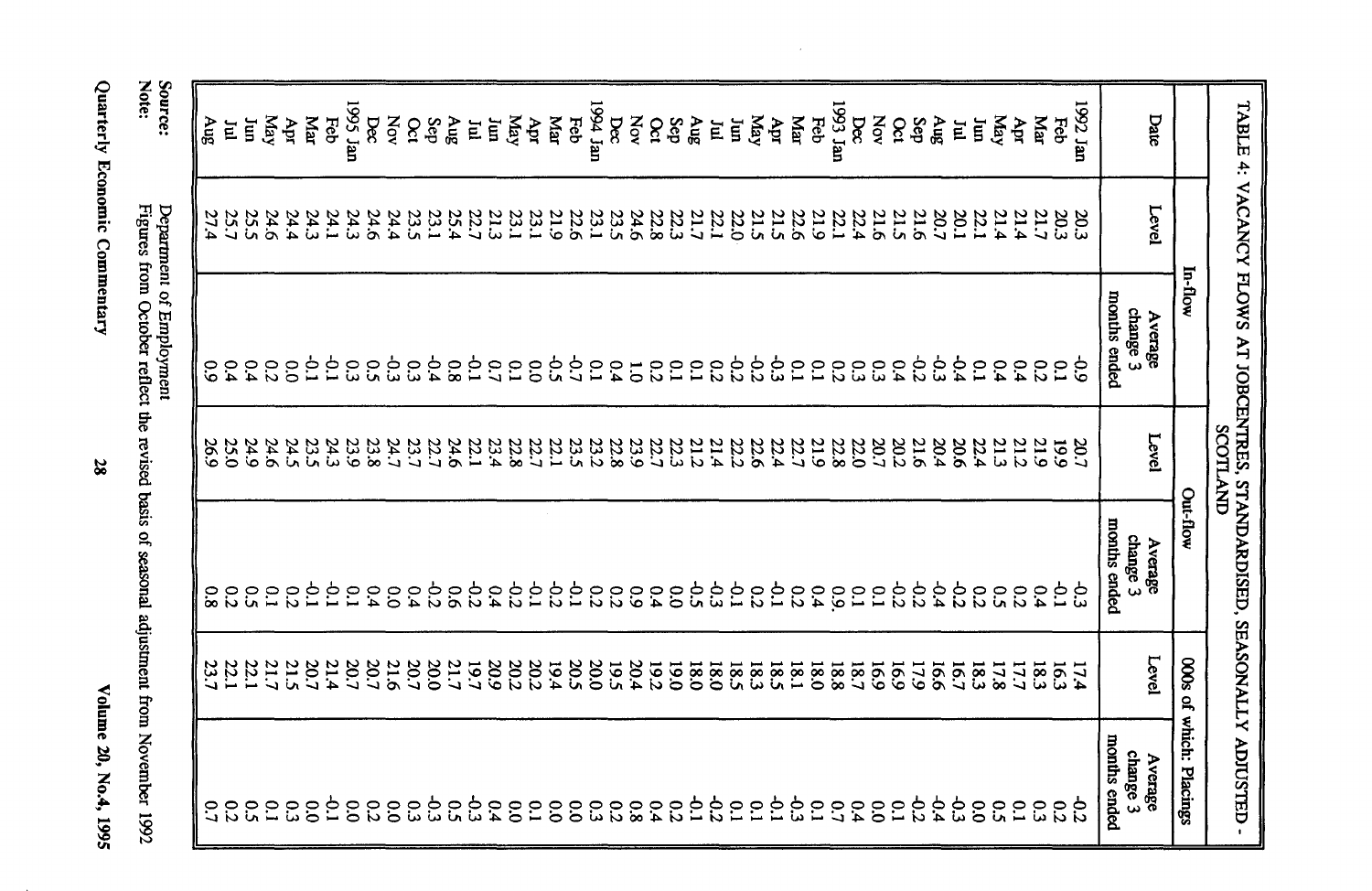|          |       |        |       |                                   | TABLE 5: SCOTLAND - UNEMPLOYMENT - SEASONALLY ADJUSTED (excluding school leavers<br>('000s) (Figures in parentheses reflect estimates on September 1988 basis - see text for details) |                                  |
|----------|-------|--------|-------|-----------------------------------|---------------------------------------------------------------------------------------------------------------------------------------------------------------------------------------|----------------------------------|
| Date     | Male  | Female | Total | Change since<br>previous<br>month | Ave. change<br>over 6 months<br>ending                                                                                                                                                | Unemp. rate %<br>of working pop. |
| 1992 Jan | 176.2 | 54.9   | 230.9 | 3.0                               | 0.9                                                                                                                                                                                   | 9.2                              |
| Feb      | 175.5 | 55.3   | 231.5 | 0.6                               | 0.9                                                                                                                                                                                   | 9.2                              |
| Mar      | 177.7 | 55.8   | 231.3 | $-0.2$                            | 0.9                                                                                                                                                                                   | 9.2                              |
| Apr      | 179.1 | 56.2   | 233.9 | 2.6                               | 1.4                                                                                                                                                                                   | 9.3                              |
| May      | 180.1 | 56.1   | 235.2 | 1.3                               | 1.4                                                                                                                                                                                   | 9.3                              |
| Jun      | 183.0 | 56.4   | 236.5 | 1.3                               | 1.4                                                                                                                                                                                   | 9.4                              |
| Jul      | 186.4 | 57.5   | 240.5 | 4.6                               | 1.5                                                                                                                                                                                   | 9.5                              |
| Aug      | 186.2 | 57.0   | 243.4 | 2.9                               | 1.9                                                                                                                                                                                   | 9.6                              |
| Sep      | 187.8 | 56.4   | 242.6 | $-0.8$                            | 1.9                                                                                                                                                                                   | 9.6                              |
| Oct      | 189.4 | 56.5   | 244.3 | 1.7                               | 1.8                                                                                                                                                                                   | 9.6                              |
| Nov      | 192.3 | 56.6   | 246.0 | 1.7                               | 1.9                                                                                                                                                                                   | 9.7                              |
| Dec      | 192.5 | 57.1   | 249.4 | 3.4                               | 2.3                                                                                                                                                                                   | 9.8                              |
| 1993 Jan | 190.7 | 57.0   | 249.5 | 0.1                               | 1.5                                                                                                                                                                                   | 9.8                              |
| Feb      | 188.4 | 56.9   | 247.6 | $-1.9$                            | 0.7                                                                                                                                                                                   | 9.8                              |
| Mar      | 188.9 | 56.1   | 244.5 | $-3.1$                            | 0.3                                                                                                                                                                                   | 9.6                              |
| Apr      | 188.9 | 56.6   | 245.5 | 1.0                               | 0.1                                                                                                                                                                                   | 9.8                              |
| May      | 189.1 | 56.0   | 244.9 | $-0.6$                            | $-0.2$                                                                                                                                                                                | 9.8                              |
| Jun      | 190.0 | 55.5   | 244.6 | $-0.3$                            | $-0.8$                                                                                                                                                                                | 9.8                              |
| Jul      | 189.4 | 56.4   | 246.4 | 1.8                               | $-0.3$                                                                                                                                                                                | 9.9                              |
| Aug      | 187.1 | 56.5   | 245.9 | $-0.5$                            | $-0.3$                                                                                                                                                                                | 9.8                              |
| Sep      | 184.2 | 55.6   | 242.7 | $-3.2$                            | $-0.3$                                                                                                                                                                                | 9.7                              |
| Oct      | 182.9 | 54.5   | 238.7 | $-4.0$                            | $-1.1$                                                                                                                                                                                | 9.6                              |
| Nov      | 181.6 | 53.8   | 236.7 | $-2.0$                            | $-1.4$                                                                                                                                                                                | 9.5                              |
| Dec      | 184.6 | 53.1   | 234.7 | $-2.0$                            | $-1.7$                                                                                                                                                                                | 9.4                              |
| 1994 Jan | 183.3 | 53.8   | 238.4 | 3.7                               | $-1.3$                                                                                                                                                                                | 9.5                              |
| Feb      | 182.0 | 53.5   | 236.8 | $-1.6$                            | $-1.5$                                                                                                                                                                                | 9.5                              |
| Mar      | 181.3 | 52.7   | 234.7 | $-2.1$                            | $-1.3$                                                                                                                                                                                | 9.4                              |
| Apr      | 181.3 | 52.2   | 233.5 | $-1.4$                            | $-0.9$                                                                                                                                                                                | 9.3                              |
| May      | 180.4 | 52.2   | 232.6 | $-0.9$                            | $-0.8$                                                                                                                                                                                | 9.4                              |
| Jun      | 179.2 | 51.4   | 230.6 | $-2.0$                            | $-0.9$                                                                                                                                                                                | 9.3                              |
| Jul      | 179.0 | 52.7   | 231.7 | 1.1                               | $-1.0$                                                                                                                                                                                | 9.2                              |
| Aug      | 176.9 | 52.1   | 229.0 | $-2.7$                            | $-1.3$                                                                                                                                                                                | 9.2                              |
| Sep      | 174.2 | 50.6   | 224.8 | $-4.2$                            | $-1.7$                                                                                                                                                                                | 9.0                              |
| Oct      | 170.7 | 49.7   | 220.4 | $-4.4$                            | $-2.2$                                                                                                                                                                                | 8.8                              |
| Nov      | 167.4 | 49.4   | 216.8 | $-3.6$                            | $-2.6$                                                                                                                                                                                | 8.7                              |
| Dec      | 164.1 | 48.2   | 212.3 | $-4.5$                            | $-3.1$                                                                                                                                                                                | 8.5                              |
| 1995 Jan | 162.4 | 47.7   | 208.0 | $-2.1$                            | $-3.6$                                                                                                                                                                                | 8.4                              |
| Feb      | 160.9 | 47.1   | 210.1 | $-2.1$                            | $-3.5$                                                                                                                                                                                | 8.3                              |
| Mar      | 159.1 | 46.4   | 205.5 | $-2.5$                            | $-3.2$                                                                                                                                                                                | 8.2                              |
| Apr      | 156.8 | 45.7   | 202.5 | $-3.0$                            | $-3.0$                                                                                                                                                                                | 8.1                              |
| May      | 154.9 | 45.4   | 200.3 | $-2.2$                            | $-2.8$                                                                                                                                                                                | 8.0                              |
| Jun      | 152.9 | 45.1   | 198.0 | $-2.3$                            | $-2.4$                                                                                                                                                                                | 7.9                              |
| Jul      | 152.8 | 46.0   | 198.8 | $0.8\,$                           | $-1.9$                                                                                                                                                                                | 8.0                              |
| Aug      | 151.7 | 46.3   | 198.0 | $-0.8$                            | $-1.7$                                                                                                                                                                                | 7.9                              |

Source: Department of Employment